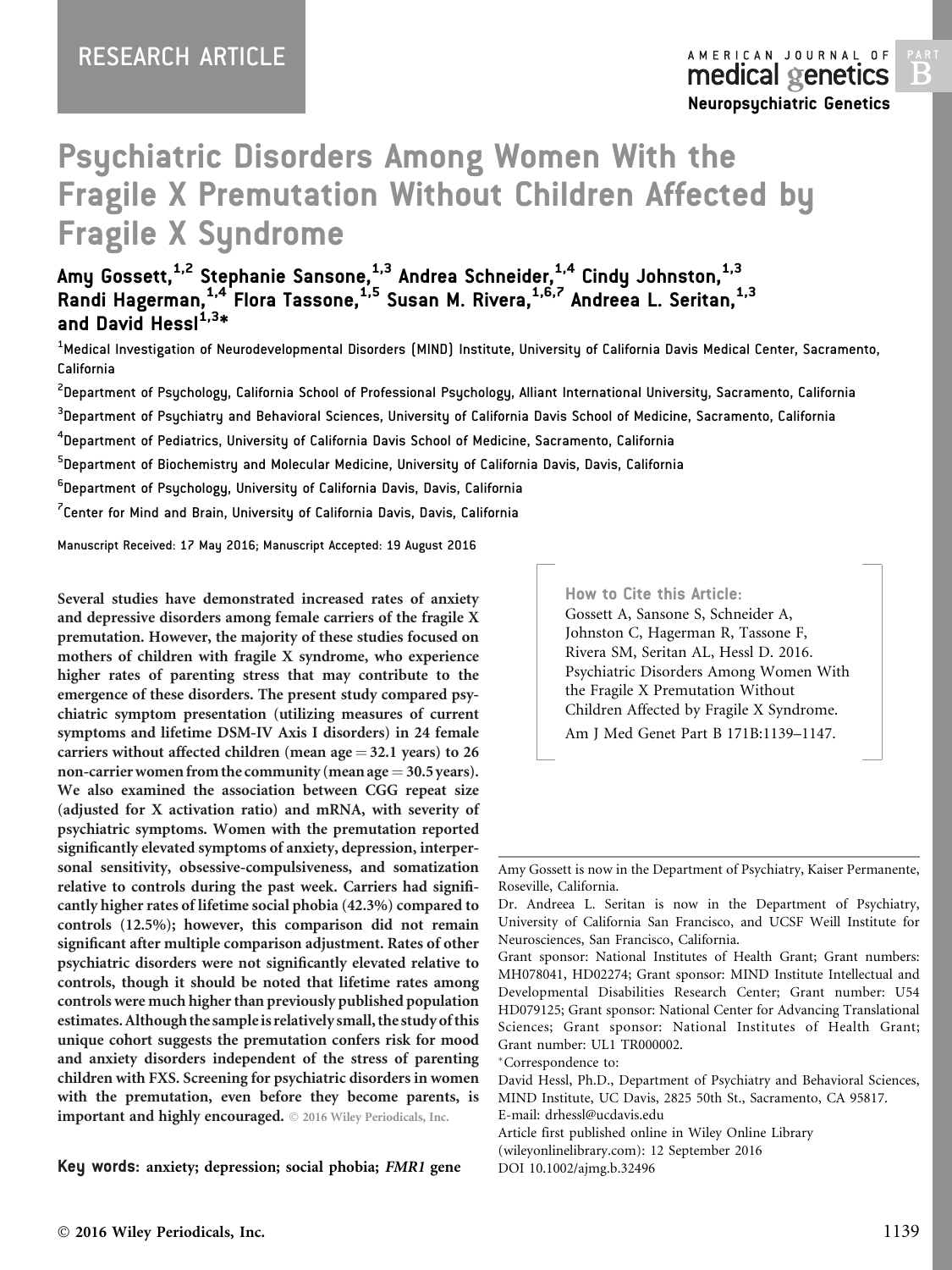## INTRODUCTION

Fragile X syndrome (FXS) is the most common hereditary cause of intellectual disabilities (ID) and the most common single gene cause of autism [Turner et al., 1996; de Vries et al., 1998; Kooy et al., 2000]. This disorder is caused by disruption in the expression of the fragile X mental retardation (FMR1) gene, found on the long arm of the X-chromosome [Verkerk et al., 1991]. This region includes an abnormal trinucleotide CGG repeat expansion of 55–200 repeats in premutation carriers, and over 200 repeats in individuals with the full mutation and FXS. While the prevalence of the full mutation, typically leading to FXS, is relatively low, affecting approximately one in 4,000–5,000 individuals [Coffee et al., 2009], the premutation is much more common, occurring in up to one in 250 females and one in 250–800 males, depending on regional differences [Rousseau et al., 1995; Dombrowski et al., 2002; Hagerman, 2008; Fernandez-Carvajal et al., 2009; Tassone et al., 2012; Maenner et al., 2013]. In contrast to the full mutation, the premutation typically does not cause a substantial reduction in FMRP levels, but instead leads to increased production of FMR1 mRNA, correlated with CGG repeat length (2–8 times normal levels) [Tassone et al., 2000b]. Female premutation carriers typically have normal development and intellectual function, but are at increased risk for developing primary ovarian insufficiency [FXPOI; Wittenberger et al., 2007], depression and anxiety [Johnston et al., 2001; Hessl et al., 2005; Bailey et al., 2008; Roberts et al., 2009; Adams et al., 2010; Bourgeois et al., 2011; Cordeiro et al., 2015], hypothyroidism, and late-onset neurological problems such as neuropathy, fibromyalgia, and the fragile X-associated tremor ataxia syndrome (FXTAS) [Bourgeois et al., 2007; Coffey et al., 2008; Liu et al., 2013; Wheeler et al., 2014]. Because the premutation is relatively common in the general population, practicing mental health practitioners will very likely encounter these individuals.

FXTAS and FXPOI are the most well-known and well-defined disorders in premutation carriers [Sullivan et al., 2005; Hagerman and Hagerman, 2013]. Although mounting evidence suggests a heightened risk for some psychiatric disorders, especially mood and anxiety disorders, in carriers, most studies relied primarily on individuals with FXTAS or mothers of children with FXS [Roberts et al., 2009; Bourgeois et al., 2011]. Because parenting children affected by developmental disability and/or autism is associated with increased rates of emotional stress and health [e.g., Miodrag and Hodapp, 2010], the studies make it difficult to determine whether the premutation itself is a risk factor, independent of the indirect effects of these other major life stressors. An exception was Franke et al. [1998] who carried out a study to determine whether psychological problems were related to the mutation itself or to the stress of raising a developmentally impaired child. This study compared 13 mothers with the full mutation, 61 mothers with the premutation, 17 women with the premutation who were siblings of the first two groups but did not have children with FXS, 18 women siblings without the FMR1 mutation and without children, and 42 mothers without the FMR1 mutation who had children with autism. Mothers with a premutation, as well as their siblings without affected children, were more likely to be diagnosed with social phobia than a control group of mothers of children with autism. Also, Roberts et al. [2009] reported that mothers of affected children with a history of major depression retrospectively reported that their illness occurred before the birth of their child, providing preliminary evidence of a more direct effect of the FMR1 premutation as a risk factor.

The findings of this prior work suggest that the premutation itself contributes to anxiety and its sequelae and even in childhood anxiety can be associated with the premutation [Cordeiro et al., 2015]. However, this conclusion has been difficult to confirm because the majority of women participating in the aforementioned studies were mothers of one or more children diagnosed with FXS. The number of children with FXS is associated with the likelihood of developing postpartum depression in mothers with the premutation, with a 158% increased risk with each additional affected child [Obadia et al., 2013]. In addition to the psychological impact of raising affected children, these mothers are faced with significant parenting stresses, child behavioral challenges, and associated changes in the dynamics of the home and family environment [Hessl et al., 2001; Johnston et al., 2003]. Studies have shown a strong relationship between the behavioral presentation of the child with FXS and associated changes in maternal stress levels [Johnston et al., 2003; Wheeler et al., 2007]. The level of child problematic behavior is significantly related to maternal stress level, and likely exacerbates maternal symptoms of depression and anxiety [Wheeler et al., 2007]. These stressors are known to impact the central stress response system, the hypothalamic– pituitary–adrenal axis (HPA axis), detrimentally in mothers of children with FXS [Seltzer et al., 2012], a phenomenon that appears to be dependent on the premutation allele size. In general, it is widely understood that mothers raising children with disabilities have higher levels of depression, stress, and anxiety compared to women from the general population [Dumas et al., 1991; Blacher et al., 1997; Hoare et al., 1998; Veisson, 1999; Olsson and Hwang, 2001; Baker et al., 2002; Glidden & Schoolcraft, 2003; Hastings, 2003; Saloviita et al., 2003].

In this study, we aimed to fill a gap in the knowledge of psychological health of women with the premutation by carefully evaluating a cohort that does not have children affected by FXS or any disability. Based on previous literature and clinical experience we expected that, compared to controls, women in the premutation group would report higher levels of psychiatric distress and would have greater rates of formal anxiety and depression diagnoses. Furthermore, we predicted that higher CGG repeat lengths and elevated mRNA levels would be associated with higher levels of psychiatric distress, especially anxiety and depression.

## MATERIALS AND METHODS

#### **Participants**

The study protocol was approved by the Institutional Review Board at the University of California, Davis Medical Center. Approximately 900 pedigrees of families affected by fragile X were screened to identify women previously known to carry the FMR1 premutation (55–200 CGG repeats) or women who were subsequently offered testing based on their known risk to be a carrier. Additional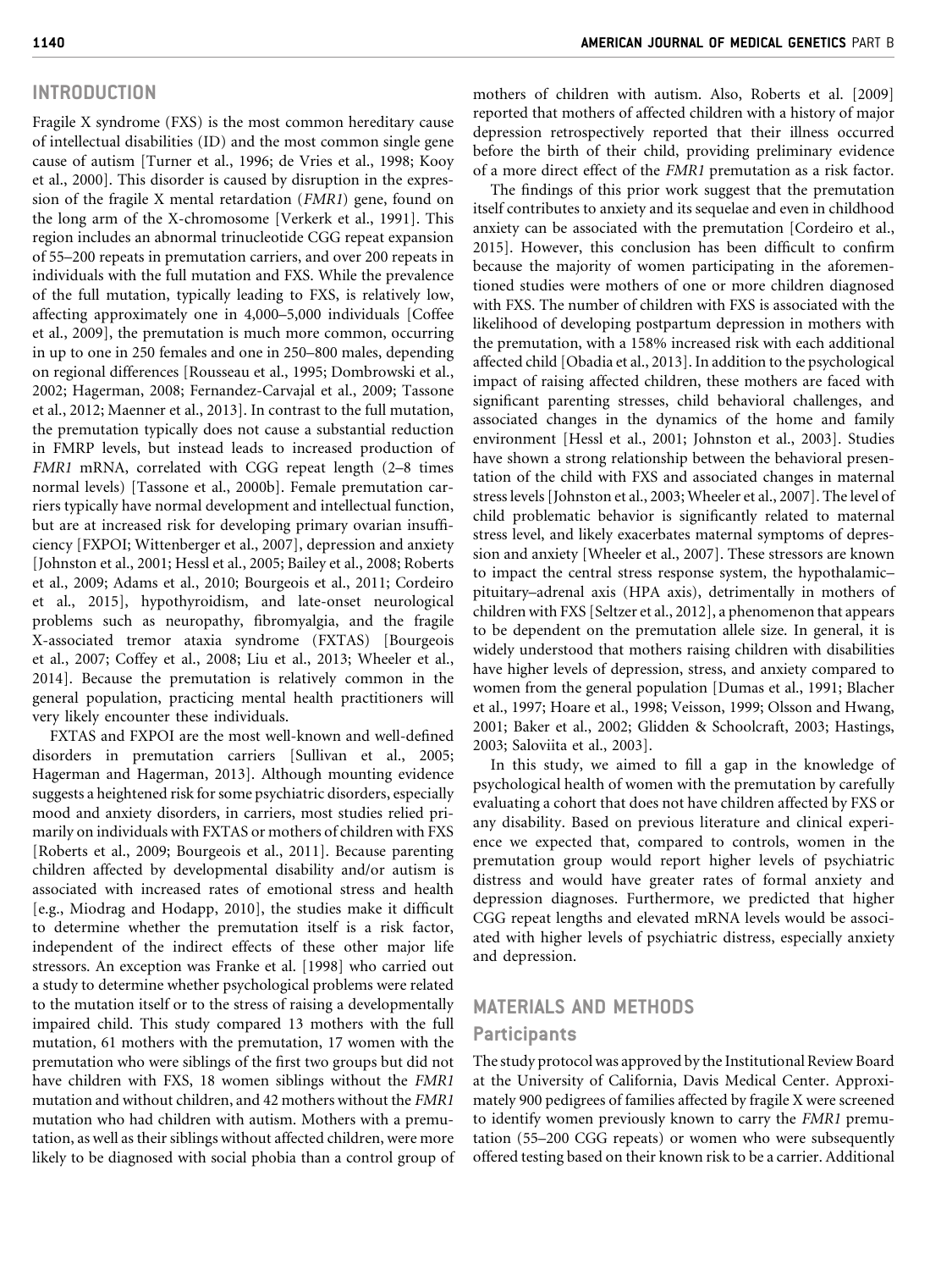participants were recruited through flyers posted by the National Fragile X Foundation. Only women without children or with children confirmed negative for FXS or any disability were enrolled. None of the women with the premutation were clinic referred or selected for recruitment based on any criteria other than the premutation status. Many of the participants were sisters, daughters, or cousins of mothers with children with FXS. All participants were between the ages of 18 and 50 years, and were neurologically unaffected. For a comparison group, females within the same age range were drawn from the general population through the MIND Institute participant registry and from use of flyers posted at the University, and were subsequently confirmed to have normal FMR1 alleles (<45 CGG repeats). Individuals with drug/alcohol abuse or dependence were excluded. At screening and consent for the overall study, participants were informed that "we hoped to learn more about the structure and activity of the brain related to memory and emotion in individuals with the fragile X premutation in comparison to those who do not carry the premutation."

On all demographic data, the premutation group and the control group were similar, with no significant differences. The average age for the premutation group was 32.14 years (SD = 7.15), and for the control group 30.52 years  $(SD = 8.03)$ . The overall sample comprised 6% Asian, 2% African-American, 12% Hispanic, 72% Caucasian, 6% more than one race, and 2% unknown or not reported. There were no group differences in marital status, household income, education level, ethnicity, or age. These descriptive statistics are illustrated in Table I.

At the time of assessment, 8 of the 26 premutation carriers (30.8%) and 0 (0%) controls were being treated with selective serotonin/serotonin-norepinephrine reuptake inhibitors (SSRI/ SNRI). Other psychoactive medication use included: three carriers (11.5%) and zero (0%) controls were treated with benzodiazepines; one carrier (3.8%) and zero (0%) controls were taking an anticonvulsant medications; one carrier (3.8%) and zero (0%) controls were prescribed sleep aids; and one control (4%) and zero (0%) of carriers were treated with psychostimulants.

#### Molecular Genetic Measures

CGG repeat size. Genomic DNA was isolated from peripheral blood lymphocytes using standard methods (Qiagen, Valencia, CA). Repeat size and methylation status were determined using both polymerase chain reaction and Southern blot analysis using anAlpha Innotech FluorChem 880 Image Detection System (San Leandro, CA) as previously described [Tassone et al., 2008; Filipovic-Sadic et al., 2010].

FMR1 *mRNA*. FMR1 mRNA expression levels were determined by qRT-PCR as previously described [Tassone et al., 2000a]. Levels of FMR1 mRNA were missing for one participant (premutation carrier).

#### Psychological and Psychiatric Measures

Structured clinical interview for DSM-IV axis I disorders. The SCID-I is a clinician administered, semi-structured interview, covering a broad range of psychiatric diagnoses according to DSM-IV criteria [First et al., 1997]. The SCID was customized for this study to include the mood, anxiety, somatoform, and adjustment disorders modules, as well as the psychotic symptom screener. Lifetime and current psychiatric diagnoses were noted. All SCID interviews were completed by a psychiatrist or a psychologist with SCID training to ensure administrations were standardized across examiners. The interviewers were kept blind to participant group in the majority of cases, except when participants' comments during interviews made group membership to be known occasionally.

Symptom checklist-90-revised. The SCL-90-R is a standardized self-report measure of psychiatric symptoms occurring over the past week [Derogatis, 1994]. Ninety questions are clustered into the following symptom dimensions: somatization, obsessivecompulsive, interpersonal sensitivity, depression, anxiety, hostility, phobic anxiety, paranoid ideation, and psychoticism. A Global Severity Index (GSI) is an indicator of overall level of psychiatric disturbance. Internal reliability coefficient alphas range from a low of 0.77 to a high of 0.90 across scales and 1-week test–retest reliability ranges from 0.80 to 0.90. Details of the internal structure and convergent-discriminant validity of the instrument are reported in the SCL-90-R manual [Derogatis, 1994].

Beck anxiety inventory. The Beck Anxiety Inventory is a 21-item self-report questionnaire including typical symptoms of anxiety during the past week such as nervousness, inability to relax, and heart pounding or racing [Beck et al., 1988]. It has high internal consistency (Cronbach's alphas ranging from 0.90 to 0.94) and test–retest reliability over a 1-week interval (0.67–0.93). It has demonstrated good convergence with other measures of anxiety in adults in psychiatric and community samples.

#### Data Analysis

Group differences. To examine differences in self-reported psychiatric symptoms, we carried out a MANOVA with FMRI status (premutation vs. control) as the independent variable and subscales of the SCL-90-R as dependent variables. Follow-up t-tests were completed to determine which subscale means differed by group. A Benjamini–Hochberg adjustment for false discovery rate was applied to P-values for the SCL-90-R and Beck Anxiety scores combined (all self-report rating scales). In order to cover a broader range of anxiety symptoms, both the BAI and the SCL-90-R Anxiety Subscale were used for analysis. For the SCID group differences, we coded each disorder as present or absent according to the DSM-IV criteria for each participant, and carried out chi-squared tests. The lifetime rates of each disorder are reported, in contrast to the levels of current psychiatric problems captured by the SCL-90-R and Beck Anxiety Inventory (Table II). We completed Pearson's correlations to examine the associations between FMR1 molecular measures (corrected for AR) and the dimensional measures of psychiatric symptoms (SCL-90-R and BAI). Analyses were carried out using SPSS and R software [IBM Corp, 2015; R Core Team, 2016].

The correlation analysis between CGG repeat size and psychiatric symptom severity took into account the protective effects of the normal X chromosome expressed by the AR, which indicates the proportion of cells carrying the normal allele on the active X chromosome. Thus, the data were corrected for the influence of the AR as previously described [Tassone et al., 2000b].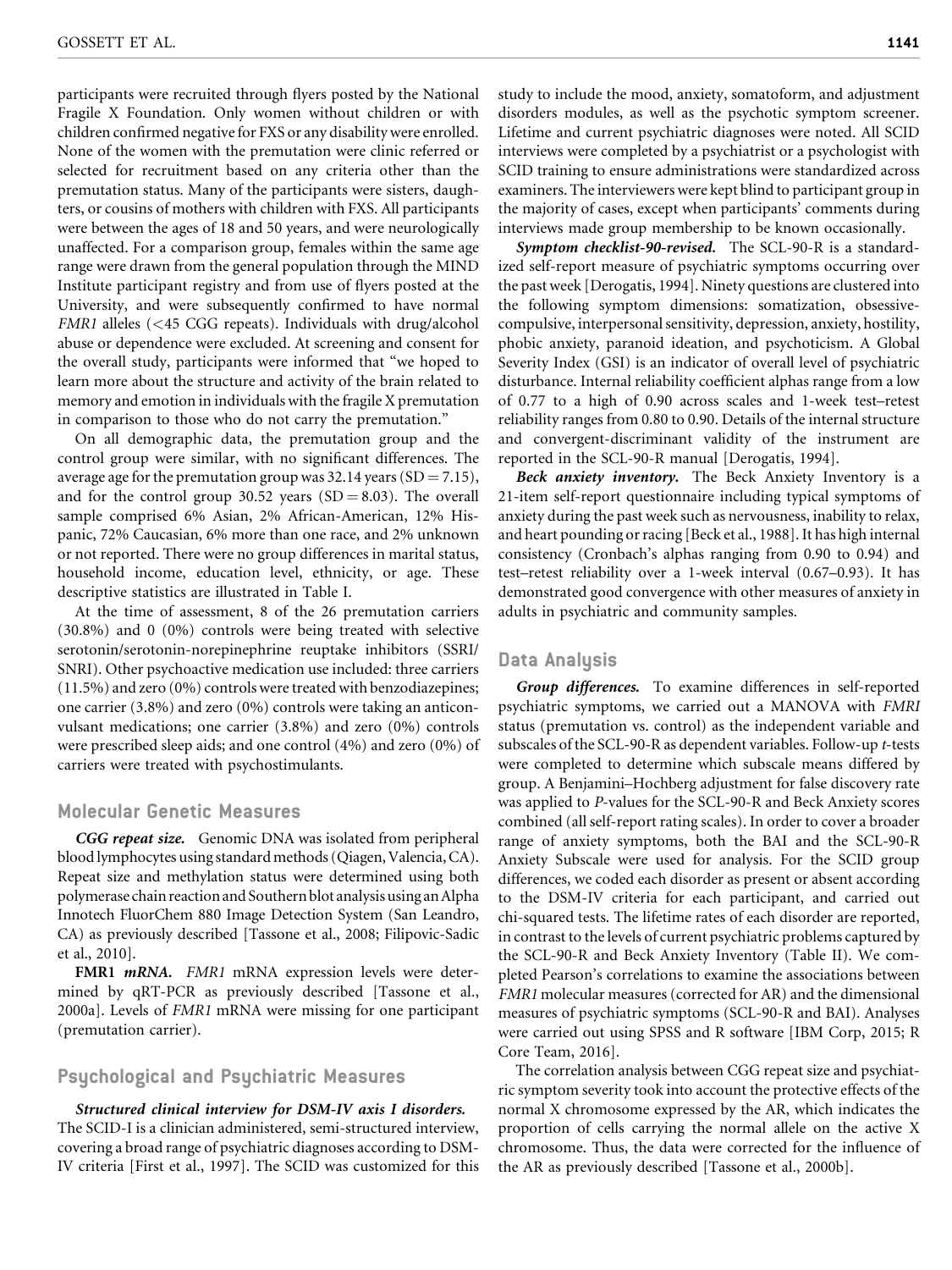|                                                                                                                                                                                                                                                                                            | Control $(n=24)$                  | Premutation $[n=26]$               | C versus P t, $\chi^2$ (df, P) |
|--------------------------------------------------------------------------------------------------------------------------------------------------------------------------------------------------------------------------------------------------------------------------------------------|-----------------------------------|------------------------------------|--------------------------------|
| CGG <sup>a</sup> repeat, M (SD), range                                                                                                                                                                                                                                                     | 31.2 $(2.7)$ , 28-39 <sup>b</sup> | 89.5 (21.7), 60-152                |                                |
| FMR1 mRNA, M (SD), range                                                                                                                                                                                                                                                                   | $1.3$ $(0.3)$ , $0.5-1.7$         | 2.3 $[0.5]$ , 1.5-3.6 <sup>c</sup> |                                |
| Age (years), M (SD)                                                                                                                                                                                                                                                                        | 30.52 [8.03]                      | $32.14$ $(7.15)$                   | $0.76$ $(48, 0.45)$            |
| Race/ethnicity [%]                                                                                                                                                                                                                                                                         |                                   |                                    | $7.04$ $(5, 0.22)$             |
| White/Caucasian                                                                                                                                                                                                                                                                            | 58.3                              | 84.6                               |                                |
| Hispanic                                                                                                                                                                                                                                                                                   | 20.8                              | 3.8                                |                                |
| Asian                                                                                                                                                                                                                                                                                      | 3.8                               | 3.8                                |                                |
| Black/African-American                                                                                                                                                                                                                                                                     | 0.0                               | 3.8                                |                                |
| More than one race                                                                                                                                                                                                                                                                         | 8.3                               | 3.8                                |                                |
| Unknown/not reported                                                                                                                                                                                                                                                                       | 4.2                               | 0.0                                |                                |
| Marital status [%]                                                                                                                                                                                                                                                                         |                                   |                                    | $1.33$ $(2, 0.51)$             |
| Never married                                                                                                                                                                                                                                                                              | 45.8                              | 53.8                               |                                |
| Married                                                                                                                                                                                                                                                                                    | 41.7                              | 42.3                               |                                |
| <b>Divorced</b>                                                                                                                                                                                                                                                                            | 12.5                              | 3.8                                |                                |
| Education [%]                                                                                                                                                                                                                                                                              |                                   |                                    | $7.19$ $(5, 0.21)$             |
| High school diploma/GED                                                                                                                                                                                                                                                                    | 0.0                               | 3.8                                |                                |
| Some college                                                                                                                                                                                                                                                                               | 29.2                              | 3.8                                |                                |
| Associates degree                                                                                                                                                                                                                                                                          | 4.2                               | 3.8                                |                                |
| Bachelor's degree                                                                                                                                                                                                                                                                          | 37.5                              | 46.2                               |                                |
| Some graduate/professional                                                                                                                                                                                                                                                                 | 12.5                              | 11.5                               |                                |
| Graduate/professional                                                                                                                                                                                                                                                                      | 16.7                              | 30.8                               |                                |
| FSIQ, M (SD)                                                                                                                                                                                                                                                                               | 116.4 (11.8)                      | 119.1 (13.9)                       | $-0.73$ (47, 0.47)             |
| Years attended school, M (SD)                                                                                                                                                                                                                                                              | $16.7$ $(2.3)$                    | $17.7$ $(3.6)$                     | $1.13$ $(46, 0.26)$            |
| Household income (%)                                                                                                                                                                                                                                                                       |                                   |                                    | $2.48$ $(6, 0.87)$             |
| $<$ \$25,000                                                                                                                                                                                                                                                                               | 16.7                              | 15.4                               |                                |
| $$25 - 50k$                                                                                                                                                                                                                                                                                | 33.3                              | 30.8                               |                                |
| $$50 - 75k$                                                                                                                                                                                                                                                                                | 20.8                              | 15.4                               |                                |
| $$75-100k$                                                                                                                                                                                                                                                                                 | 0.0                               | 3.8                                |                                |
| \$100-150k                                                                                                                                                                                                                                                                                 | 8.3                               | 3.8                                |                                |
| \$150-250k                                                                                                                                                                                                                                                                                 | 16.7                              | 19.2                               |                                |
| Prefer not to say                                                                                                                                                                                                                                                                          | 4.2                               | 11.5                               |                                |
| M, mean; SD, standard deviation.<br><sup>a</sup> CGG repeat size was calculated using the larger of the two X chromosome alleles.<br><sup>b</sup> CGG repeat size was calculated for 23 control participants.<br>$\epsilon$ FMR1 mRNA was calculated for 25 subjects with the premutation. |                                   |                                    |                                |

TABLE II. Means, Standard Deviations, and Results of Group Comparisons for SCL-90-R and Beck Anxiety Scale

|                           | Control $[n=24]$ | Premutation $[n=26]$ |                           |
|---------------------------|------------------|----------------------|---------------------------|
| <b>Scale</b>              | M(SD)            | M(SD)                | t $(df, P)$               |
| Interpersonal sensitivity | 50.46 (10.42)    | $60.23$ $(9.49)$     | $3.47$ $(48, 0.001^*)$    |
| Depression                | 49.00 (11.18)    | 57.38 [8.12]         | $3.05$ $(48, 0.004^*)$    |
| Hostility                 | 47.13 [7.47]     | 53.42 [9.55]         | $2.58$ (48, 0.013)        |
| Somatization              | 46.58 [8.37]     | 54.19 [8.93]         | $3.04$ (48, 0.004*)       |
| Anxiety                   | $45.96$ $(9.15)$ | 54.85 [11.51]        | $3.01$ (48, 0.004*)       |
| Phobic anxiety            | 46.92 [8.32]     | $51.00$ $(9.15)$     | $1.65$ (48, 0.106)        |
| Paranoid ideation         | 46.96 (8.60)     | 48.31 [8.12]         | $0.57$ (48, 0.571)        |
| Obsessive-compulsive      | 51.71 (9.28)     | $60.50$ $(8.03)$     | $3.59$ (48, 0.001*)       |
| Global severity index     | 47.63 (11.31)    | 57.62 [9.12]         | $3.45$ (48, 0.001*)       |
| Beck anxiety inventory    | 49.92 [7.11]     | 60.96 (13.07)        | $3.75$ $(39.23, 0.001^*)$ |

M, mean; SD, standard deviation. -Significant after Benjamin–Hochberg false discovery rate adjustment.

TABLE I. Demographic and FMR1 Molecular Characteristics by Group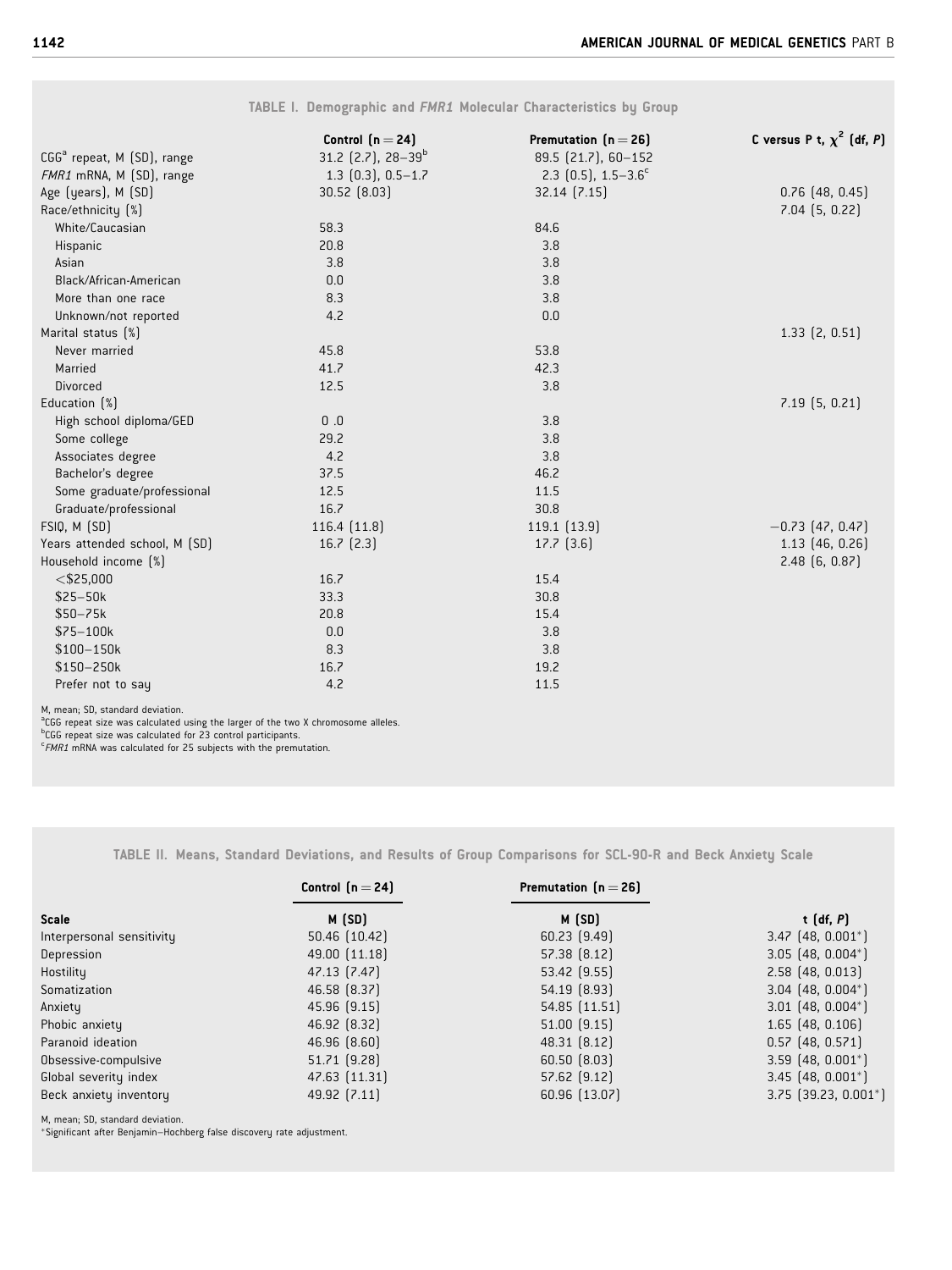TABLE III. Means, Standard Deviations, and Results of Chi-Squared tests for SCID Depression and Anxiety Diagnoses Comparing Women With the Premutation to Controls

|                                    | Control $(n = 24)$ | Premutation $[n = 26]$ | Control versus premutation |
|------------------------------------|--------------------|------------------------|----------------------------|
| <b>SCID</b> diagnosis              | n [%]              | n [%]                  | $\chi^2$ (df, P)           |
| Dysthymic disorder                 | 3(12.5)            | 4[15.4]                | <b>NA</b>                  |
| Major depressive disorder          | 11[45.8]           | 15(57.7)               | $0.70$ $(1, 0.50)$         |
| Depressive disorder NOS            | 1(4.2)             | 1(3.8)                 | <b>NA</b>                  |
| Any depressive disorder            | 13 (54.2)          | 15(60.0)               | $0.17$ $(1, 0.68)$         |
| Panic disorder without agoraphobia | 2(8.3)             | 6(23.1)                | <b>NA</b>                  |
| Agoraphobia without panic          | 1(4.2)             | 0(0)                   | <b>NA</b>                  |
| Social phobia                      | 3(12.5)            | 11 $[42.3]$            | $5.50$ $(1, 0.12)$         |
| Specific phobia                    | 10(41.7)           | 8(30.8)                | $0.64$ $(1, 0.50)$         |
| Obsessive-compulsive disorder      | 1(4.2)             | 4(15.4)                | <b>NA</b>                  |
| Posttraumatic stress disorder      | 2(8.3)             | 3(11.5)                | <b>NA</b>                  |
| Generalized anxiety disorder       | 3(12.5)            | 8(30.8)                | $2.43$ $(1, 0.36)$         |
| Any anxiety disorder               | 15(62.5)           | 19(76.0)               | $1.05$ $(1, 0.50)$         |

NA, not applicable due to insufficient counts to allow for comparisons; NOS, not otherwise specified; SE, standard error.

#### RESULTS

# Symptom Check List-90-Revised (SCL-90-R) and Beck Anxiety Inventory

The internal consistency of the SCL-90-R in this sample was very strong (Global Index,  $\alpha = 0.98$ ; subscale  $\alpha$ 's ranged from 0.73 for somatization to 0.91 for depression). Assumptions were met for independence, normality, and homogeneity of variances. Results from the MANOVA showed a significant overall group difference, F  $(9, 40) = 3.49$ ,  $P = 0.003$ . The means and standard deviations used for this analysis and the results of the follow-up t-tests are presented in Table II. Females with the premutation reported experiencing significantly elevated symptoms relative to controls on all scales with the exception of hostility, phobic anxiety, and paranoid ideation, after adjusting for multiple comparisons. The internal consistency of the BAI was also good ( $\alpha$  = 0.87). Women with the premutation also reported significantly elevated anxiety than controls on the BAI, t (48) = 3.75,  $P = 0.001$ . The mean score of the premutation group was over one standard deviation above the mean scores for the control group on the BAI ( $M<sub>P</sub> = 60.96$ ,  $M_C = 49.92$ .

# Correlations Between FMR1 Measures and Self-Reported Psychiatric Symptoms

Within the premutation carrier group, all correlations between molecular (AR-corrected CGG and FMR1 mRNA) and SCL-90-R and BAI scores were not significant (all  $P > 0.14$ ; all  $r < 0.34$ ).

## Structural Clinical Interview for DSM Diagnoses (SCID)

Chi-squared tests of independence were used to determine whether there was a difference in rate of each diagnosis as a function of group. The number of participants within each group for several of the individual anxiety and depression diagnoses were not adequate to complete the chi-squared analyses (NA shown in Table III). However, we were able to perform post-hoc analyses after combining all anxiety disorder (panic disorder without agoraphobia, agoraphobia without history of panic disorder, social phobia, specific phobia, obsessive-compulsive disorder, posttraumatic stress disorder, and generalized anxiety disorder) and all depressive disorder (dysthymic disorder, major depressive episode, depressive disorder NOS) diagnoses into the categories: any anxiety and any depression diagnoses. These results are shown in Table III.

For individual disorders with adequate sample sizes, chi-squared tests showed a significantly higher rate of social phobia in premutation carriers (42.3%) relative to controls (12.5%),  $\chi^2$  $(1, N = 50) = 5.50, P = 0.02$ . However, after correction for multiple comparisons, this difference was no longer significant ( $P = 0.12$ ). The frequencies of any depression diagnosis,  $\chi^2$  (1, N = 49) = 0.17,  $P = 0.68$  and any anxiety diagnosis,  $\chi^2$  (1, N = 49) = 1.05, P = 0.50 did not differ significantly by group, although the rates of these in the control group were very high, at 54.2% and 62.5%, respectively.

## **DISCUSSION**

The present study provides preliminary evidence that significant depression, somatization symptoms, interpersonal sensitivity, obsessive-compulsive symptoms, and anxiety occur at high rates in this unselected, non-referred sample of women with the FMR1 premutation who are not mothers of children with FXS. Eleven of the 26 (42.3%) women with the premutation had a lifetime history of social phobia, which was significantly higher than our control group. Although this difference was not significant after adjustment for multiple comparisons, the premutation rate was over three times the rate in women in the general population and our control group reported a higher than normal rate of this disorder. The high rate of social phobia is consistent with prior studies of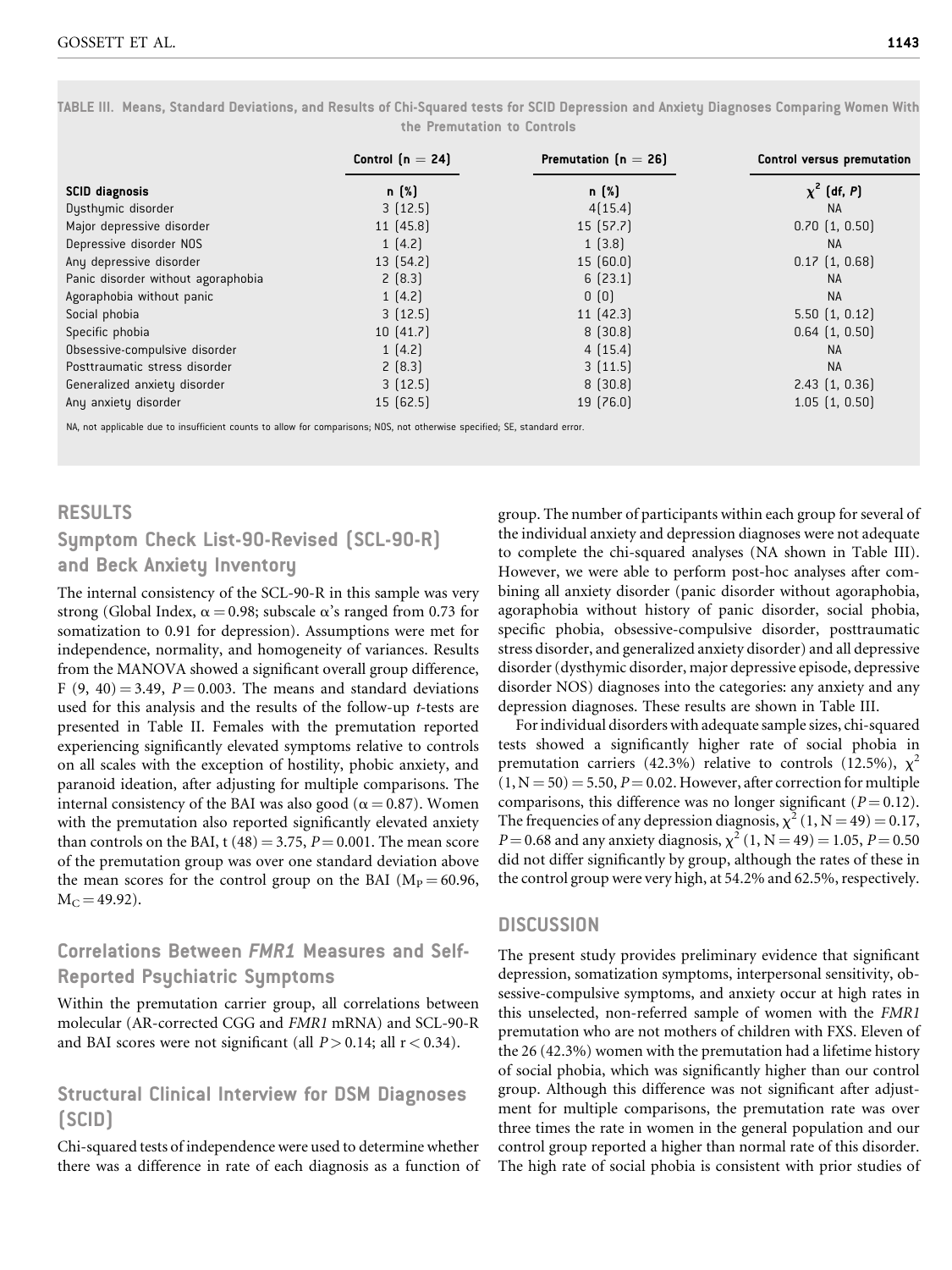premutation carriers of both genders [Bourgeois et al., 2011] and with the earlier study of females only by Franke et al. [1998]. An especially insightful study by Hunter et al. [2012] showed that genetic variance within corticotropin-releasing hormone receptor gene (CRHR1) moderates the parenting stress of raising a child affected by FXS to impact the severity of social phobia symptoms among women with the fragile X premutation. Although formal diagnostic psychiatric interviews were not used, a clinical cutoff on the social phobia scale used for the study resulted in similar findings. Thus, it is of interest that we observed high rates of diagnosed social phobia among women with the premutation without affected children. Combined, the two studies suggest a special vulnerability to social anxiety that is exacerbated by both secondary genes impacting the stress response as well as ongoing stressors related to raising affected children. However, it is important to note that Roberts et al. [2009], using the same diagnostic interview as reported here (SCID), but in a group of premutation carriers with affected children, reported a significantly lower lifetime rate of social phobia (7.53%) but an elevated rate of major depression (43.01%), compared to the general population. Thus, the emergence and symptomatic expression of mood and anxiety disorders in women with the premutation appears to be shaped by both secondary genetic and family environmental factors.

A recent study by Roberts et al. [2016] found changes in the psychological profile of mothers with the premutation over time, specifically noting that lifetime major depression disorder (MDD) increased from 46% to 54%, and anxiety disorders increased from 28% to 35% across a 3-year span. Women with midrange CGG repeat size were found to be at a moderately higher risk for developing MDD, indicating an inverse relationship between CGG repeat length and psychiatric symptom severity [Roberts et al., 2016]. Although this study found FXPOI to be highly prevalent (41%), this factor failed to account for the elevated rates of psychiatric disorders, as rates of MDD and anxiety disorders did not differ between women over age 40 with and without FXPOI. Overall this study identified specific risk factors for the development of psychological disorders, including midrange CGG repeat length, elevated child problem behaviors, and unmarried status.

Although the rates of other formal Axis I disorders did not differ from the control group, we noted that the premutation group rates of these disorders were considerably higher than general population estimates of women using the National Comorbidity Survey Replication [NCS-R; Kessler et al., 2005]. Indeed, the rates of several anxiety and depressive disorders are two to three times higher than the NCS-R population prevalence estimates. We also emphasize that eight of the female premutation carriers (30.8% of the sample) were taking some kind of psychoactive medication, compared to zero controls. With such a high proportion of premutation carriers on psychoactive medication, it is plausible that current psychiatric symptoms and/or disorders would have been even greater in this group, had this subgroup not been on active medication at the time of the study. Our control group did not adequately represent the general population in terms of psychiatric illness, which likely explains the lack of significant differences between groups for several disorders. This may reflect regional and/or cohort differences between our controls and the national sample, with some controls perhaps seeking care by

participating in research. For example, the rate of lifetime major depressive disorder in our control group was 46% compared to 20% in the general population. However, the SCL-90-R and BAI detected significant elevations in a range of symptoms of premutation carriers over the past week, relative to controls. Thus, there may be more common subclinical psychiatric symptoms in many carriers that fall below SCID criteria for a formal diagnosis.

Our prior work examining psychiatric symptoms (using the SCL-90-R) and FMR1 molecular measures in an older and larger cohort of women with the premutation did not demonstrate an association with CGG repeat size, mRNA, or FMRP, as measured by immunocytochemistry staining of lymphocytes [Hessl et al., 2005]. In that study, we did find a significant correlation between elevated mRNA and anxiety in the subgroup of females with skewed AR toward active premutation alleles. In the current study cohort, though much smaller, we found no such effect by examining AR-adjusted CGG size. Although FMRP measurements are not available in the current study, the prominence of social phobia suggests that subtler FMRP deficits may be contributory to these symptoms in some women with the premutation—indeed, social anxiety is a phenotypic feature of the full mutation, which is caused by much more substantial FMRP deficits. The role of FMRP levels in premutation carrier expression of psychiatric disorder may be an important focus of future research. For example, our preliminary fMRI studies in male premutation carriers suggest that FMRP is associated with limbic system and social-emotional functioning [Hessl et al., 2011]. However, given the lack of robust genotype– phenotype correlations for psychopathology in women with the premutation, we suggest that other secondary genetic [e.g., Hunter et al., 2012] and/or environmental factors may be involved, requiring more complex statistical modeling and larger samples than was possible here. For example, two studies of independent cohorts demonstrated a non-linear association between molecular measures (CGG repeat length) and psychiatric symptoms, especially depression and anxiety [Seltzer et al., 2012; Loesch et al., 2015], and several studies have detected a similar non-linear effect of CGG length on severity of FXPOI symptoms [Sullivan et al., 2005; Allen et al., 2008; Hunsaker et al., 2011]. Furthermore, in this study sample, visual inspection of scatter plots indicated the possibility of a non-linear relationship between psychiatric distress and FMR1 mRNA; however, sample size limited our ability to more formally test these associations, and thus we caution against any firm conclusions about the lack of such associations observed in this relatively small study.

The study was limited by small sample sizes, likely limiting generalizability to the larger population of women with the premutation. However, the uniqueness and importance of the cohort, excluding mothers of children affected by FXS, elevate the potential novelty and importance of the observations. Although the female carriers in the study were recruited without regard to clinical concerns, there is likely to be recruitment bias, as those who choose to travel to our site for research may have been more likely to be seeking medical or psychiatric care or to be motivated by helping their affected family members. However, females with more severe psychiatric symptoms, particularly social phobia, may be less likely or able to engage in the research. Similarly, the exclusion of participants with a history of alcohol or drug abuse may also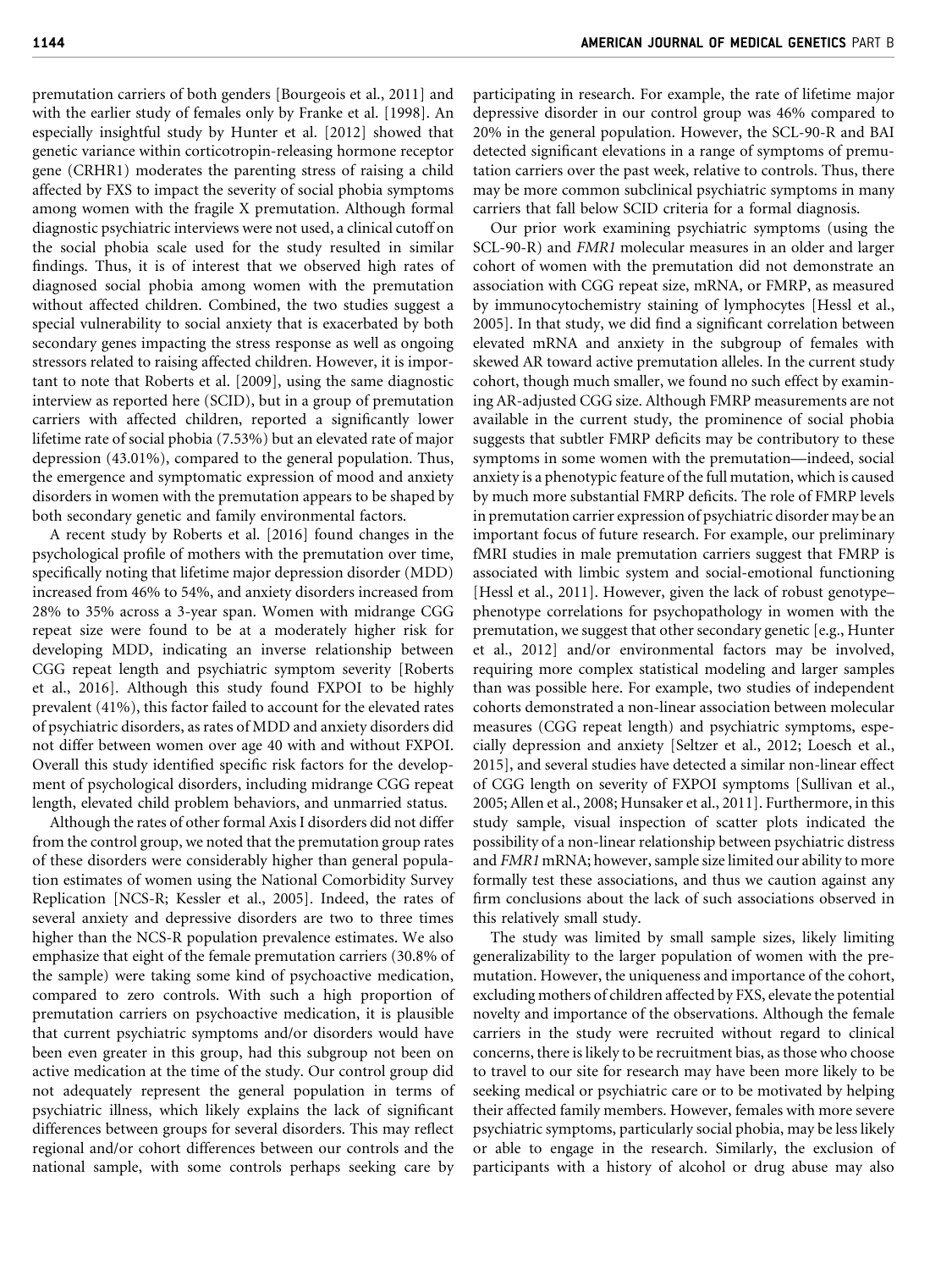screen out individuals with more severe or complex psychiatric involvement. Finally, we do not have information regarding whether any of the women in the study had FXPOI or were undergoing hormone fertility treatments. It is possible that fertility issues play into psychiatric symptoms of depression, anxiety, and stress in this population. This is an important area for future research.

Our data, when considered in light of prior reports of anxiety and depression in carriers, suggest that the premutation appears to confer additional risk for mood and anxiety disorders, which, when combined with parenting and other stressors associated with raising children with FXS, may lead to yet greater susceptibility of these disorders in young mothers. Thus, a careful screening by the medical practitioner for histories of psychiatric disorder in all women with the premutation is warranted. This screening may be especially critical for women with the premutation planning to have children, and certainly after having a child with FXS, as any predisposing depression or anxiety symptoms can be treated earlier. This early treatment is important given the known association between parent psychopathology and maladaptive behaviors in children with FXS [Hessl et al., 2001]. In addition to screening for psychiatric disorders in young mothers, it is also important to continue to screen for the presence of mood and anxiety disorders in premutation carriers throughout the lifetime, as the age of onset of symptoms in premutation carriers has been found to be significantly later for major depression, panic disorder, and specific phobias, than in the general population [Seritan et al., 2013].

To date, there are no premutation-specific empirically validated treatments for psychiatric disorders. Currently, treatment for mood and anxiety disorders in carriers should be addressed as it is with the adult general population with cognitive behavioral therapy, pharmacological treatment if needed, and exercise, for example. The use of medication for treatment of anxiety, depression, and obsessive compulsive symptoms for women with the premutation appears to be effective [Polussa et al., 2014]. In addition, SSRI can stimulate neurogenesis in an aging brain, thus may be neuroprotective against later cognitive decline [Jacobs et al., 2000; Santarelli et al., 2003; Hagerman et al., 2009; Polussa et al., 2014], which may be relevant for protection against FXTAS and other neurological symptoms related to the premutation. Confirmation of this speculation awaits further study.

Future research using larger sample sizes will help shed further light upon the results presented in this study. Samples that include women with the premutation with and without affected children, control mothers of children with other forms intellectual disability, and mothers of children without disabilities as additional comparison groups may help further tease apart the impact of raising an affected child from more direct impacts of the FMR1 premutation on emotional and physical health.

#### ACKNOWLEDGMENTS

This work was supported by the National Institutes of Health Grant MH078041 to Drs. Hessl and Rivera; HD02274 to Dr. Tassone; and the MIND Institute Intellectual and Developmental Disabilities Research Center (U54 HD079125). The project described was supported by the National Center for Advancing Translational Sciences (NCATS), National Institutes of Health (NIH), through grant UL1 TR000002. We thank Scott Summers, Floridette (Lori) Abucayan, Ashwini Mulgaonkar, Haley Valletta, for coordinating appointments, performing assessments, and entering data. We also thank Louise Gane for assisting in recruitment and providing genetic counseling. Finally, we thank the women participating in the research who dedicated time and shared personal experiences.

#### REFERENCES

- Adams PE, Adams JS, Nguyen DV, Hessl D, Brunberg JA, Tassone F, Zhang W, Koldewyn K, Rivera SM, Grigsby J, Zhang L, DeCarli C, Hagerman PJ, Hagerman RJ. 2010. Psychological symptoms correlate with reduced hippocampal volume in fragile X premutation carriers. Am J Med Genet B Neuropsychiatr Genet 153B(3):775–785.
- Allen EG, Juncos J, Letz R, Rusin M, Hamilton D, Novak G, Shubeck L, Tinker SW, Sherman SL. 2008. Detection of early FXTAS motor symptoms using the CATSYS computerised neuromotor test battery. J Med Genet 45(5):290–297.
- Bailey DB, Raspa M, Olmsted M, Holiday DB. 2008. Co-occurring conditions associated with FMR1 gene variations: Findings from a national parent survey. Am J Med Genet Part A 146A(16):2060–2069.
- Baker BL, Blacher J, Crnic KA, Edelbrock C. 2002. Behavior problems and parenting stress in families of three-year-old children with and without developmental delays. Am J Ment Retard 107(6):433–444.
- Beck AT, Epstein N, Brown G, Steer RA. 1988. An inventory for measuring clinical anxiety: Psychometric properties. J Consult Clin Psychol 56(6):893.
- Blacher J, Shapiro J, Lopez S, Diaz L. 1997. Depression in Latina mothers of children with mental retardation: A neglected concern. Am J Ment Retard 101(5):483–496
- Bourgeois JA, Cogswell JB, Hessl D, Zhang L, Ono MY, Tassone F, Farzin F, Brunberg J, Grigsby J, Hagerman RJ. 2007. Cognitive, anxiety and mood disorders in the fragile X-associated tremor/ataxia syndrome. Gen Hosp Psychiatry 29(4):349–356.
- Bourgeois JA, Seritan AL, Casillas EM, Hessl D, Schneider A, Yang Y, Kaur I, Cogswell JB, Nguyen DV, Hagerman RJ. 2011. Lifetime prevalence of mood and anxiety disorders in fragile X premutation carriers. J Clin Psychiatry 72(2):175–182.
- Coffee B, Keith K, Albizua I, Malone T, Mowrey J, Sherman SL, Warren ST. 2009. Incidence of fragile X syndrome by newborn screening for methylated FMR1 DNA. Am J Hum Genet 85:503–514.
- Coffey SM, Cook K, Tartaglia N, Tassone F, Nguyen DV, Pan R, Bronsky HE, Yuhas J, Borodyanskaya M, Grigsby J, Doerflinger M, Hagerman PJ, Hagerman RJ. 2008. Expanded clinical phenotype of women with the FMR1 premutation. Am J Med Genet Part A 146A(8):1009–1016.
- Cordeiro L, Abucayan F, Hagerman R, Tassone F, Hessl D. 2015. Anxiety disorders in fragile X premutation carriers: Preliminary characterization of probands and non-probands. Intractable Rare Dis Res 4(3):123–130.
- Derogatis LR. 1994. SCL-90-R Symptom Checklist-90-R administration, scoring and procedures manual. Minneapolis, MN: National Computer Systems. CIT0011.
- de Vries BB, Halley DJ, Oostra BA, Niermeijer MF. 1998. The fragile X syndrome. J Med Genet 35(7):579–589.
- Dombrowski C, Levesque S, Morel ML, Rouillard P, Morgan K, Rousseau F. 2002. Premutation and intermediate-size FMR1 alleles in 10572 males from the general population: Loss of an AGG interruption is a late event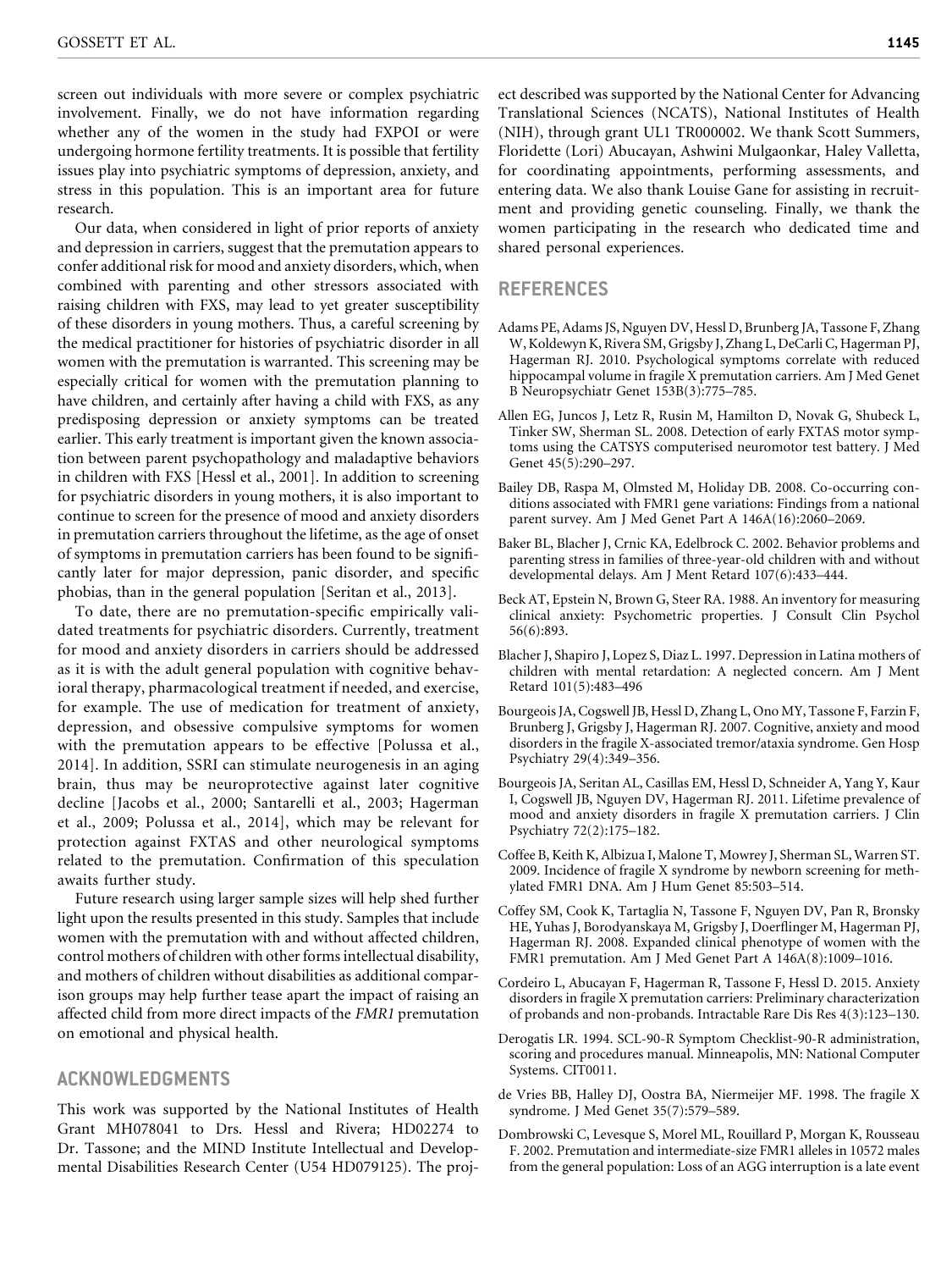in the generation of fragile X syndrome alleles. Hum Mol Genet 61:660–667.

- Dumas JE, Wolf LC, Fisman SN, Culligan A. 1991. Parenting stress, child behavior problems, and dysphoria in parents of children with autism, Down syndrome, behavior disorders, and normal development. Exceptionality 2(2):97–110.
- Fernandez-Carvajal I, Walichiewicz P, Xiaosen X, et al. 2009. Screening for expanded alleles for the FMR1 gene in blood spots from newborn males in a Spanish population. J Mol Diagn 11:324–329.
- Filipovic-Sadic S, Sah S, Chen L, Krosting J, Sekinger E, Zhang W, Hagerman P, Stenzel T, Hadd A, Latham G, Tassone F. 2010. A novel FMR1 PCR method for the routine detection of low abundance expanded alleles and full mutations in fragile X syndrome. Clin Chem 56(3):399–408.
- First MB, Spitzer RL, Gibbon M, Williams JBW. 1997. Structured Clinical Interview for DSM-IV Axis I Disorders (SCID-I), clinical version. Washington, DC and London.
- Franke P, Leboyer M, Gänsicke M, Weiffenbach O, Biancalana V, Cornillet-Lefebre P, Francoise Croquette M, Froster U, Schwab SG, Poustka F, Hautzinger M, Maier W. 1998. Genotype–phenotype relationship in female carriers of the premutation and full mutation of FMR-1. Psychiatry Res 80(2):113–127.
- Glidden LM, Schoolcraft SA. 2003. Depression: Its trajectory and correlates in mothers rearing children with intellectual disability. J Intellect Disabil Res 47(4–5):250–263.
- Hagerman P. 2008. The fragile X prevalence paradox. J Med Genet. 45:498–499.
- Hagerman RJ, Berry-Kravis E, Kaufmann WE, Ono MY, Tartaglia N, Lachiewicz A, Kronk R, Delahunty C, Hessl D, Visootsak J, Picker J, Gane L, Tranfaglia M. 2009. Advances in the treatment of fragile X syndrome. Pediatrics 123(1):378–390.
- Hagerman R, Hagerman P. 2013. Advances in clinical and molecular understanding of the FMR1 premutation and fragile X-associated tremor/ataxia syndrome. Lancet Neurol 12(8):786–798.
- Hastings RP. 2003. Child behaviour problems and partner mental health as correlates of stress in mothers and fathers of children with autism. J Intellect Disabil Res 47(4–5):231–237.
- Hessl D, Dyer-Friedman J, Glaser B, Wisbeck J, Barajas RG, Taylor A, Reiss AL. 2001. The influence of environmental and genetic factors on behavior problems and autistic symptoms in boys and girls with fragile X syndrome. Pediatrics 108(5):e88.
- Hessl D, Tassone F, Loesch DZ, Berry-Kravis E, Leehey MA, Gane LW, Barbato I, Rice C, Gould E, Hall D, Grigsby J, Wegelin J, Harris S, Lewin F, Weinberg D, Hagerman PJ, Hagerman RJ. 2005. Abnormal elevation of FMR1 mRNA is associated with psychological symptoms in individuals with the fragile X premutation. Am J Med Genet B Neuropsychiatr Genet 139(1):115–121.
- Hessl D, Wang JM, Schneider A, Koldewyn K, Le L, Iwahashi C, Cheung K, Tassone F, Hagerman PJ, Rivera SM. 2011. Decreased fragile X mental retardation protein expression underlies amygdala dysfunction in carriers of the fragile X premutation. Biol Psychiatry 70(9):859–865.
- Hoare P, Harris M, Jackson P, Kerley S. 1998. A community survey of children with severe intellectual disability and their families: Psychological adjustment, carer distress and the effect of respite care. J Intellect Disabil Res 42(3):218–227.
- Hunsaker MR, Greco CM, Spath MA, Smits AP, Navarro CS, Tassone F, Kros JM, Severijnen LA, Berry-Kravis E, Berman RF, Hagerman PJ, Willemsen R, Hagerman RJ, Hukema R. 2011. Widespread non-central

nervous system organ pathology in fragile X premutation carriers with fragile X-associated tremor/ataxia syndrome and CGG knock-in mice. Acta Neuropathol 122(4):467–479.

- Hunter JE, Leslie M, Novak G, Hamilton D, Shubeck L, Charen K, Abramowitz A, Epstein MP, Lori A, Binder E, Cubells JF, Sherman SL. 2012. Depression and anxiety symptoms among women who carry the FMR1 premutation: Impact of raising a child with fragile X syndrome is moderated by CRHR1 polymorphisms. Am J Med Genet B Neuropsychiatr Genet 159(5):549–559.
- IBM Corp. 2015. IBM SPSS Statistics for Windows. Armink, NY: IBM Corp.
- Jacobs BL, Van Praag H, Gage FH. 2000. Adult brain neurogenesis and psychiatry: A novel theory of depression. Mol Psychiatry 5(3):262–269.
- Johnston CK, Eliez S, Dyer-Friedman J, Hessl DR, Glaser B, Blasey CM, Taylor AK. 2001. Reiss AL: Neurobehavioral phenotype in carriers of the fragile X premutation. Am J Med Genet 103:314–319.
- Johnston C, Hessl D, Blasey C, Eliez S, Erba H, Dyer-Friedman J, Glaser B, Reiss AL. 2003. Factors associated with parenting stress in mothers of children with fragile X syndrome. J Dev Behav Pediatr 24(4):267–275.
- Kessler RC, Berglund P, Demler O, Jin R, Merikangas KR, Walters EE. 2005. Lifetime prevalence and age-of-onset distributions of DSM-IV disorders in the National Comorbidity Survey Replication. Arch Gen Psychiatry 62(6):593–602.
- Kooy RF, Willemsen R, Oostra BA. 2000. Fragile X syndrome at the turn of the century. Mol Med Today 6(5):193–198.
- Liu Y, Winarni TI, Zhang L, Tassone F, Hagerman RJ. 2013. Fragile Xassociated tremor/ataxia syndrome (FXTAS) in grey zone carriers. Clin Genet 84(1):74–77.
- Loesch DZ, Bui MQ, Hammersley E, Schneider A, Storey E, Stimpson P, Bergess T, Francis D, Slater H, Tassone F, Hagerman RJ, Hessl D. 2015. Psychological status in female carriers of premutation FMR1 allele showing a complex relationship with the size of CGG expansion. Clin Genet 87(2):173–178.
- Maenner MJ, Baker MW, Broman KW, Tian J, Barnes JK, Atkins A, McPherson E, Hong J, Brilliant MH, Mailick MR. 2013. FMR1 CGG expansions: Prevalence and sex ratios. Am J Med Genet Part B 162B:466–473.
- Miodrag N, Hodapp RM. 2010. Chronic stress and health among parents of children with intellectual and developmental disabilities. Curr Opin Psychiatry 23(5):407–411.
- Obadia RW, Losif A-M, Seritan AL. 2013. Postpartum depression in women with the FMR1 premutation. Curr Psychiatry Rev 9(1):72–77.
- Olsson MB, Hwang CP. 2001. Depression in mothers and fathers of children with intellectual disability. J Intellect Disabil Res 45(6):535–543.
- Polussa J, Schneider A, Hagerman R. 2014. Molecular advances leading to treatment implications for fragile X premutation carriers. Brain Disord Ther 3:119.
- R Core Team. 2016. R: A language and environment for statistical computing. Vienna, Austria: R Foundation for Statistical Computing. Retrieved from<http://www.r-project.org/>
- Roberts JE, Bailey DB, Mankowski J, Ford A, Sideris J, Weisenfeld LA, Morgan Heath T, Golden RN. 2009. Mood and anxiety disorders in females with the FMR1 premutation. Am J Med Genet B Neuropsychiatr Genet 150(1):130–139.
- Roberts J, Tonnsen B, McCary L, Ford A, Golden R, Bailey D. 2016. Trajectory and predictors of depression and anxiety disorders in mothers with the FMR1 premutation. Biol Psychiatry, 79(10):850–857.